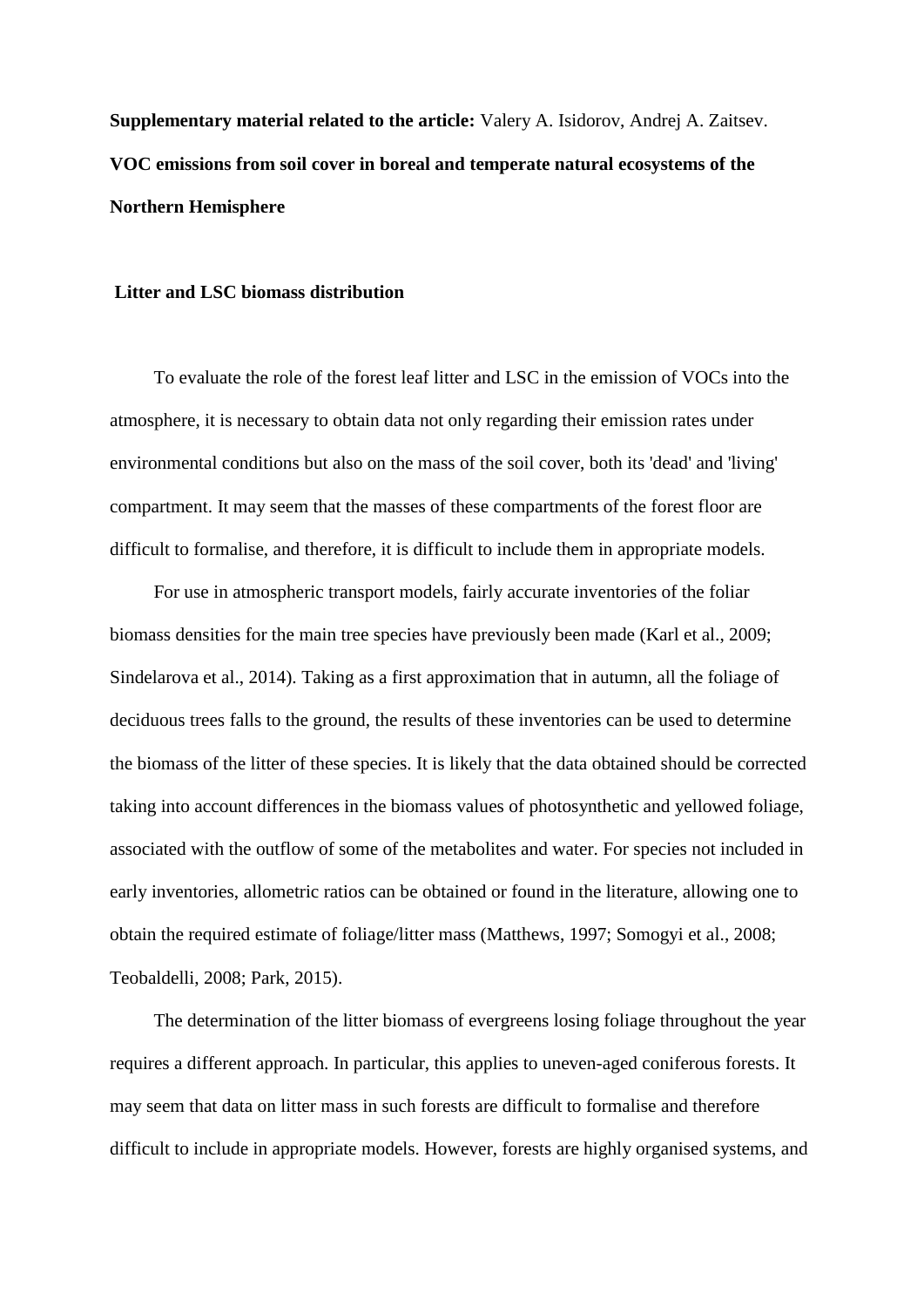foresters have long established the regular nature of changes in all elements of forest ecosystems (including leaf litter and LSC) in the process of their development (Molchanov, 1971; Kuzmichev, 1977; Antanaitis et al., 1986). Therefore, it is possible to establish a relationship between the main taxonomic characteristics of the stand and the mass of leaf litter in it. In particular, Russian foresters have identified certain patterns in the dynamics of biomass in the vast pine forests of the taiga zone, including litter and plants of the living soil cover (Molchanov, 1971; Vakurov, 1973; Manakov, 1978; Kozhevnikov et al., 1985). For example, on a large volume of field measurements in the pineryes of this zone, it was found that the biomass of coniferous litter (needles) in them increases with age and reaches a maximum at the age of 50–70 years, after which it begins to decrease. A typical trend is shown in **Figure S1** for a blueberry pine forest in southern Karelia.



Fig. S1. Dynamics of the mass of coniferous litter (M) in the southern taiga forest-blueberry in Karelia (Russia) depending on age (A).  $M = -0.0003A^2 + 0.0351A + 14.157$ ,  $R^2 = 0.9133$ . The graph is built according to the tabular data given in the book by Zyabchenko (1984).

However, the accumulation of litter biomass does not pass through a maximum in all forests of the boreal zone. For example, for three types of forests of Evenkia (northeastern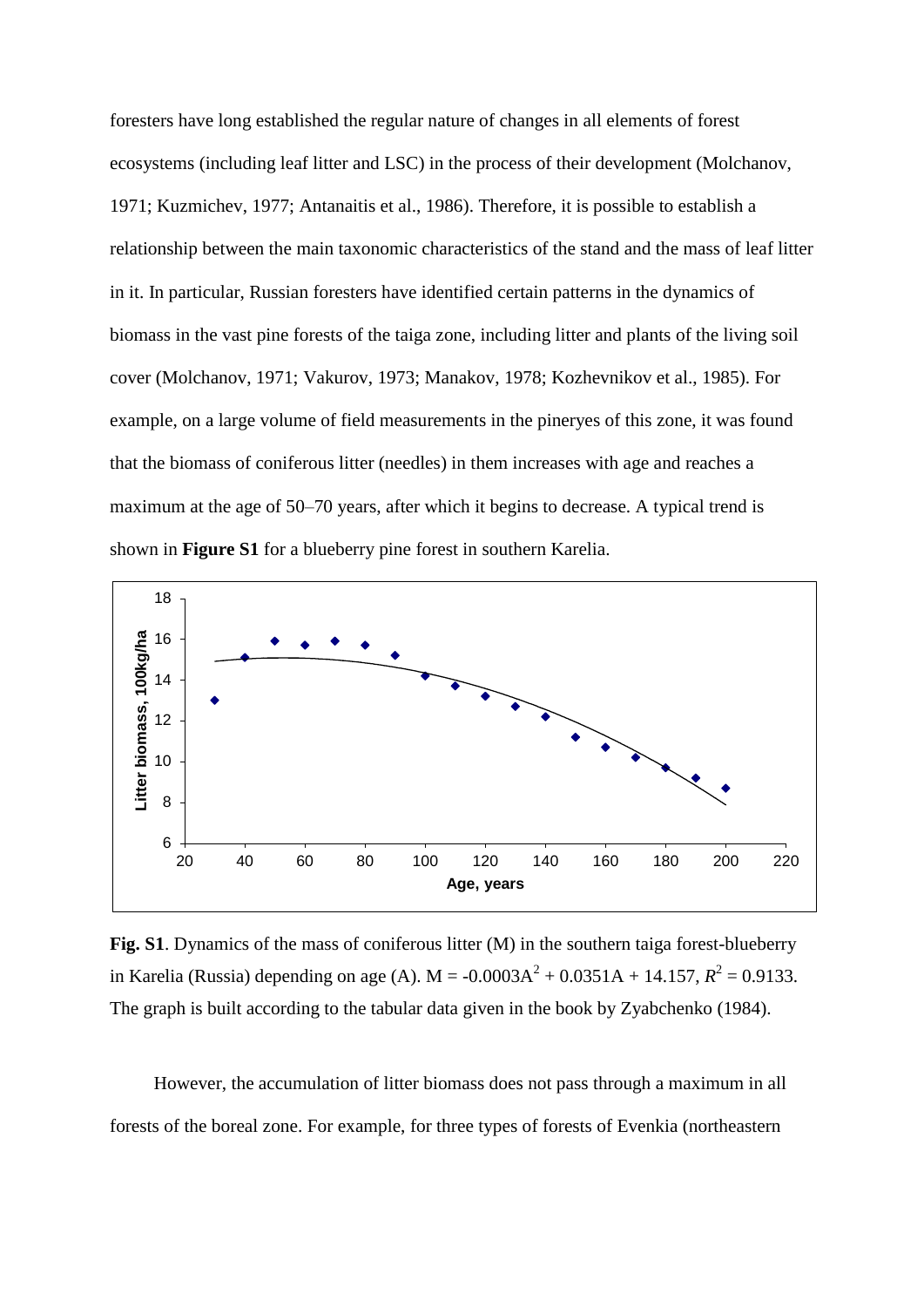Siberia), consisting of Siberian larch, according to the results of a field study, Krasikov (1985) proposed an exponential equation:

$$
M = A^{a''} \times e^{(b'' + c'')}
$$

where M is the leaf litter mass  $(t \text{ ha}^{-1})$  and A is the forest age (years). **Table S1** provides the values of the coefficients *a", b"* and *c".*

| Forest type         | a''   | b"       | c''     |
|---------------------|-------|----------|---------|
| Grassy larch forest | 0.837 | $-2.154$ | 0.00038 |
| Green moss forest   | 1.159 | $-3.457$ | 0.00068 |
| Swampy larch forest | 0.834 | $-3.640$ | 0.00077 |

**Table S1.** The coefficients of the equation for different type of Siberian larch forests.

This unusual biomass trend in deciduous litter owes to the climatic characteristics of this vast region (with an area of 767.7 thousand km², which is comparable to countries such as Turkey and Chile), characterised by long, harsh winters and short but hot and dry summers. Under these conditions, litter decomposition occurs very slowly and accumulates throughout the life of the forest (forest fires play an important role in litter destruction here).

Unfortunately, we were unable to find similar formalized data for deciduous forests. In the literature, one can find only a few reports on this topic, some information of which is presented in **Table S2**.

**Table S2.** Leaf litter production rate of some shrubs in the Mediterranean region (Viros et al. 2020).

| <b>Species</b>                      | Leaf litter production,        | Reference                      |
|-------------------------------------|--------------------------------|--------------------------------|
|                                     | $g \cdot m^{-2} \cdot yr^{-1}$ |                                |
| Cistus albidus (grey-leaved cistus) | 637                            | Rodroguez-Ramirez et al., 2017 |
| Rosmarinus officinalis (rosemary)   | 385                            | Rodroguez-Ramirez et al., 2017 |
| Ulex parviflorus (Mediterranean     | 323                            | Rodroguez-Ramirez et al., 2017 |
| gorse)                              |                                |                                |
| Cotinus coggygria (smoke bush)      | 117                            | Viros er al., 2020             |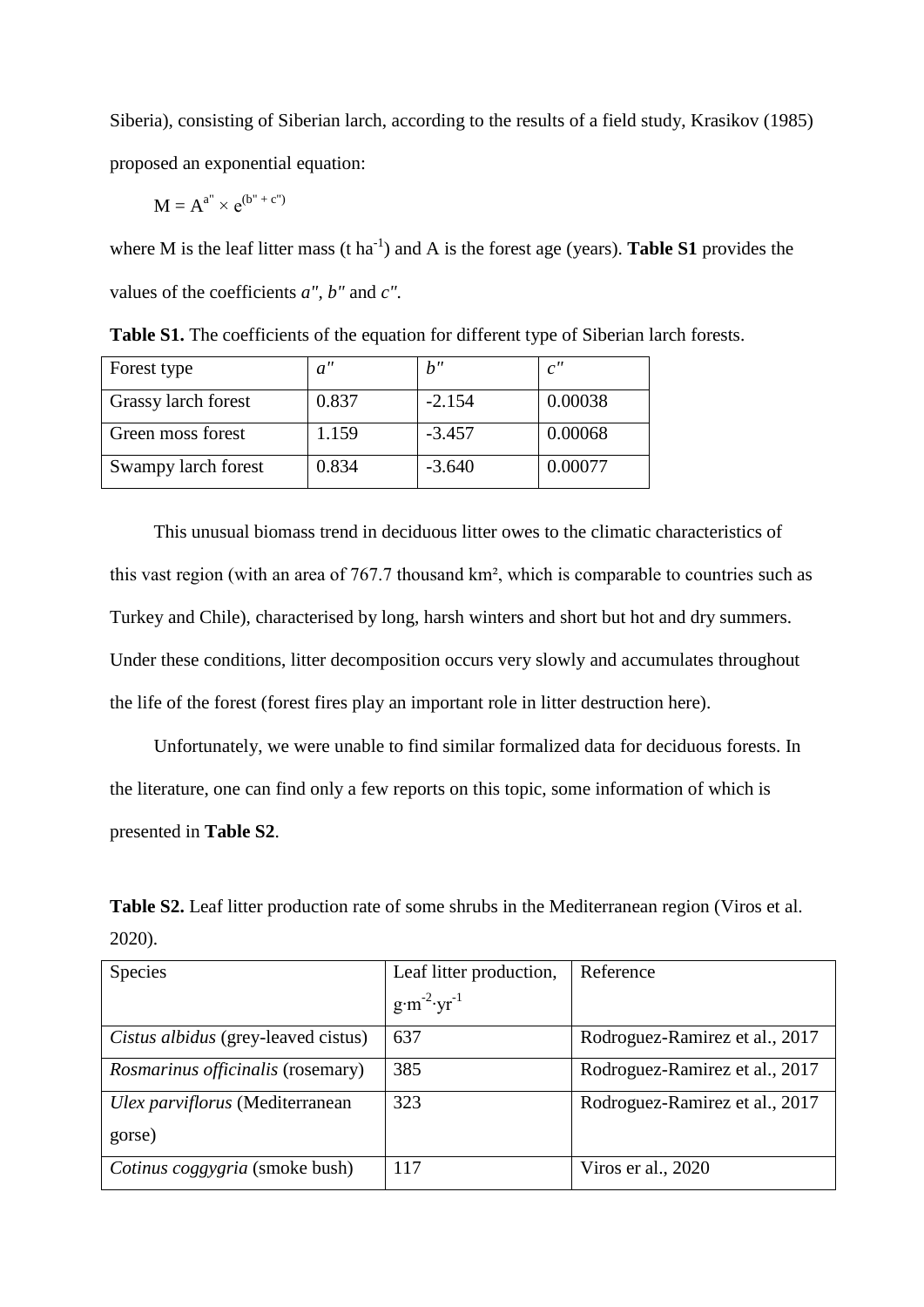| Quercus coccifera (kermes oak) | 538 | Arianoutsou, 1989 |
|--------------------------------|-----|-------------------|

Analysis of works published in recent years shows that litter is measured in the framework of research on specific sites (Gomez-Armesto et al., 2020; Petritan et al., 2020; Jasińska et al., 2020; Brumme et al., 2021; Ott and Watmough, 2021). For a number of those studies cited in **Table S3**, the refinement of litter biomass is a subordinate task that allows to obtain, when recalculated, data on the mass of chemical elements, for example, C, N, P, Hg, etc., to describe their accumulation in litter and to establish the quantitative series of chemical elements and their ratio (C/N) (Jasi'nska et al., 2020). As a rule, the discussion analyses the local dependences of litter mass on a number of factors: correlation with the basal area, forest inventory characteristics, the effect of microrelief, etc. In some works, long-term data on litter are used to develop a predictive model of annual litter in forests (Saarsalmia et al., 2007).

| Table S3. Litter production in some types of forests in the boreal belt of Europe and |  |
|---------------------------------------------------------------------------------------|--|
| America                                                                               |  |

| Species                               | Woods characteristic, position                   | Leaf litter production,                               | Reference                   |
|---------------------------------------|--------------------------------------------------|-------------------------------------------------------|-----------------------------|
|                                       |                                                  | $g m^{-2} yr^{-1}$                                    |                             |
| Norway spruce ( <i>Picea abies</i> ), | south Jutland, Denmark at the Lindet             | Norway spruce $-342$                                  | BoPedersen and              |
| sitka spruce (Picea sitchensis),      | State forest district in Lovrup forest           | sitka spruce - 352                                    | Bille-Hansen, 1999.         |
| beech (Fagus sylvatica)               |                                                  | beech - 311                                           |                             |
| Norway spruce (P. abies)              | Upland forest site types of Finland              | 27-465                                                | Saarsalmia, et al.,<br>2007 |
| European beech (Fagus                 | Mixed beech $-$ silver fir portion of the        | 180 - 830, Mean $-350$ .                              | Petritan et al., 2020       |
| sylvatica) – Silver fir (Abies        | Sinca virgin forest $(45^{\circ}40^{\circ} N,$   | Beech $-66\%$ , silver fir $-16\%$                    |                             |
| alba)                                 | $25^{\circ}10'E$                                 |                                                       |                             |
| Scots pine (Pinus sylvestris)         | Scots Pine Forest, Inland Dunes Toru             | $169.7 \pm 7.2 - 183.3 \pm 17.7$                      | Jasińska et al., 2020       |
|                                       | 'n Basin (N Poland) (52°33' N, 18°25'<br>E)      |                                                       |                             |
|                                       |                                                  |                                                       | Gomez-Armesto et            |
| Oak (Quercus robur)                   | Iberian Peninsula, Atlantic deciduous            | Total: $2015 - 716 \pm 62$ ;<br>$2016 - 583 \pm 59$ ; |                             |
|                                       | forests: oak $(Q.$ <i>robur</i> ), chestnut tree |                                                       | al., 2020                   |
|                                       | (Castanea sativa), maple (Acer                   | oak, 2015 - 63 %, 2016 - 54 %.                        |                             |
|                                       | <i>pseudoplatanus</i> ) or deciduous Prunus      | Leaves of tree species different                      |                             |
|                                       | sp.<br>$(42^0 25'N; 8^0 04'W)$                   | from oak, plant debris and                            |                             |
|                                       |                                                  | flowers: 2015 - 27%; 2016 -<br>36%.                   |                             |
|                                       |                                                  |                                                       |                             |
|                                       |                                                  | Twigs thinner than 5 mm of<br>diameter: 10%           |                             |
| European beech (F. sylvatica)         | Germany woods: Bavaria at Bad                    | Mean 312                                              | Brumme et al., 2021         |
|                                       | Brückenau, Freising, Ebrach, Lower               |                                                       |                             |
|                                       | Saxony at Solling, Göttinger Wald,               |                                                       |                             |
|                                       | Hesse at Homberg, Rhineland-                     |                                                       |                             |
|                                       | Palatinate, Kirchheimbolanden                    |                                                       |                             |
|                                       | Neuhäusel, Neuhäusel Quarz                       |                                                       |                             |
| Sugar maple (Acer saccharum),         | Haliburton Forest and Wild Life                  | Balsam Fir - 240                                      | Ott and Watmough.           |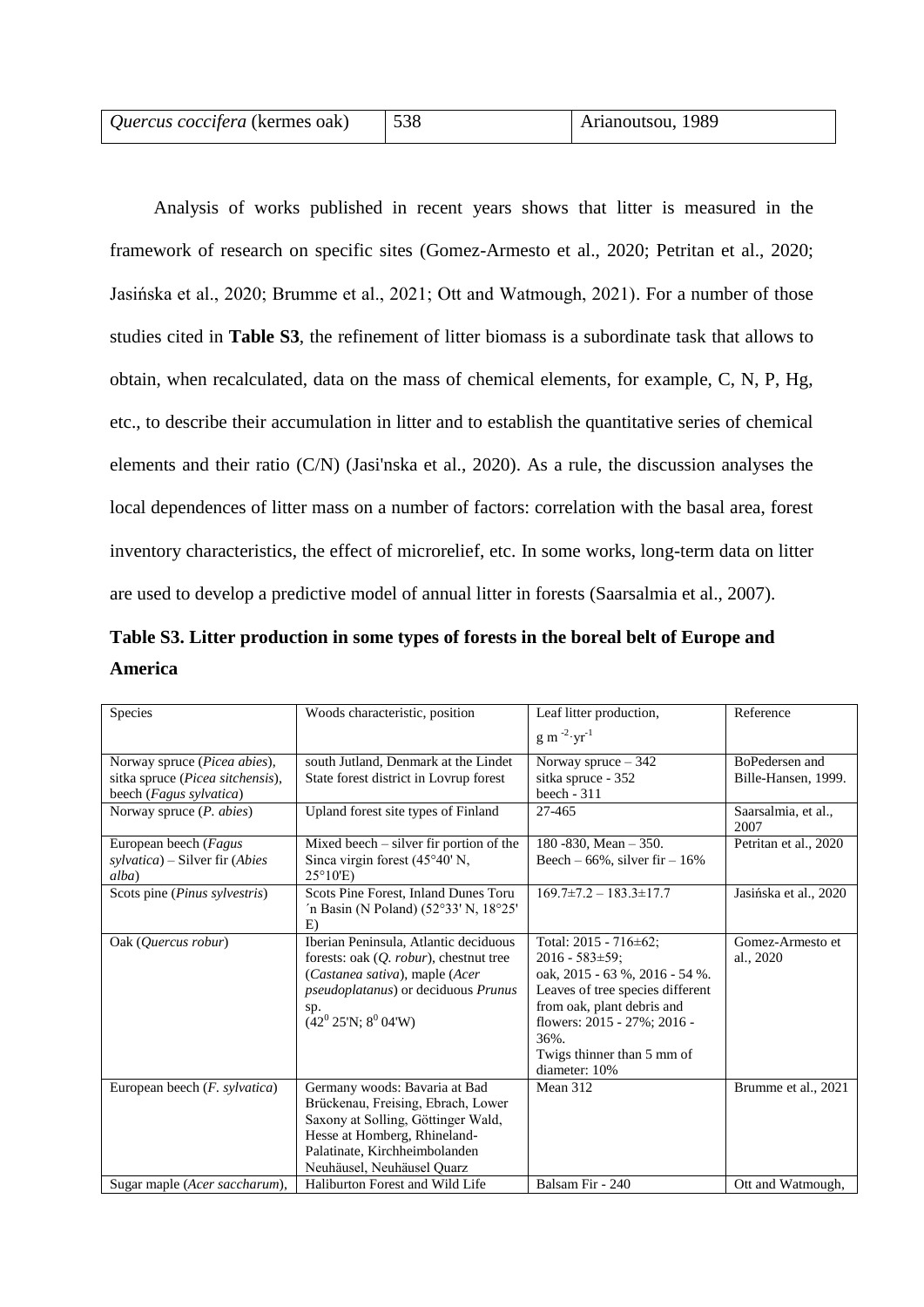| American beech (Fagus                  | Reserve $(45^{\circ}13'$ N, $78^{\circ}35'$ W) | Eastern Hemlock - 180 | 2021 |
|----------------------------------------|------------------------------------------------|-----------------------|------|
| <i>grandifolia</i> ), eastern hemlock  |                                                | White Pine - 120      |      |
| ( <i>Tsuga canadensis</i> ), yellow    |                                                | Sugar Maple $-3.2$    |      |
| birch ( <i>Betula alleghaniensis</i> ) |                                                | Yellow Birch - 250    |      |

According to Bobkova (2007), who determined the litter of needles and leaves in the northern taiga spruce forests of the Komi Republic, northeast of the European part of Russia  $(64° 30' N 55° 30' E)$ , in the old-growth blueberry-moss spruce forest of V bonitet, with a wood reserve of 86.94 t ha<sup>-1</sup>, the annual needle and leaf litter is 0.75 t ha<sup>-1</sup>, and in the sedgesphagnum spruce forest of V bonitet, with a timber reserve of  $108.65$  t ha<sup>-1</sup>, the litter accounts for 0.96 t ha<sup>-1</sup>. In the old-age middle taiga spruce forest with long moss-sphagnum (62 $\degree$  00 'N 50° 30' E), with a reserve of 156.19 t ha<sup>-1</sup>, the annual litter production is 1.97 t ha<sup>-1</sup>.

At the same time, studies that interpolate data for geographic taxa of a high hierarchical level (e.g., natural belt) and describe universal geographic characteristics are rare. These include the work of Liu et al. (2003), who provide the characteristics of the mass of leaf litter for boreal forests of Eurasia: the mass of litter averages  $261 \pm 108$  g⋅m<sup>-2</sup>⋅yr<sup>-1</sup>, with an amplitude of 27–508 g⋅m<sup>-2</sup>⋅yr<sup>-1</sup>. The leaves account for  $188 \pm 77$  g⋅m<sup>-2</sup>⋅yr<sup>-1</sup>, with an amplitude of 23–374  $\text{g} \cdot \text{m}^{-2} \cdot \text{yr}^{-1}$ . The annual leaf litter production in the boreal forests of Eurasia, according to the authors' calculations, is  $1.49 \pm 0.61$   $10^{15}$  g⋅yr<sup>-1</sup>, with a total aboveground litter production of 2.07  $\pm$  0.85 10<sup>15</sup> g⋅yr<sup>-1</sup>.

Plants of the living soil cover also participate in the formation of the organic matter of forest communities. The mass of this layer in the process of age-related development of the stand changes, but the nature of this change in forests of different types has not been sufficiently studied. Part of the data obtained for the coniferous forests of the boreal zone of Russia have been summarised by Zyabchenko (1984). In particular, this study reports that in the blueberry pine forests of Karelia, the grass-shrub layer is dominated by blueberries (*Vaccinium myrtillus*), red bilberry (*Vaccinium vitis-idaea*) and grasses, among which the most represented are *Melampyrum pratense*, *Avenella flexuosa* and *Maianthemum bifolium*.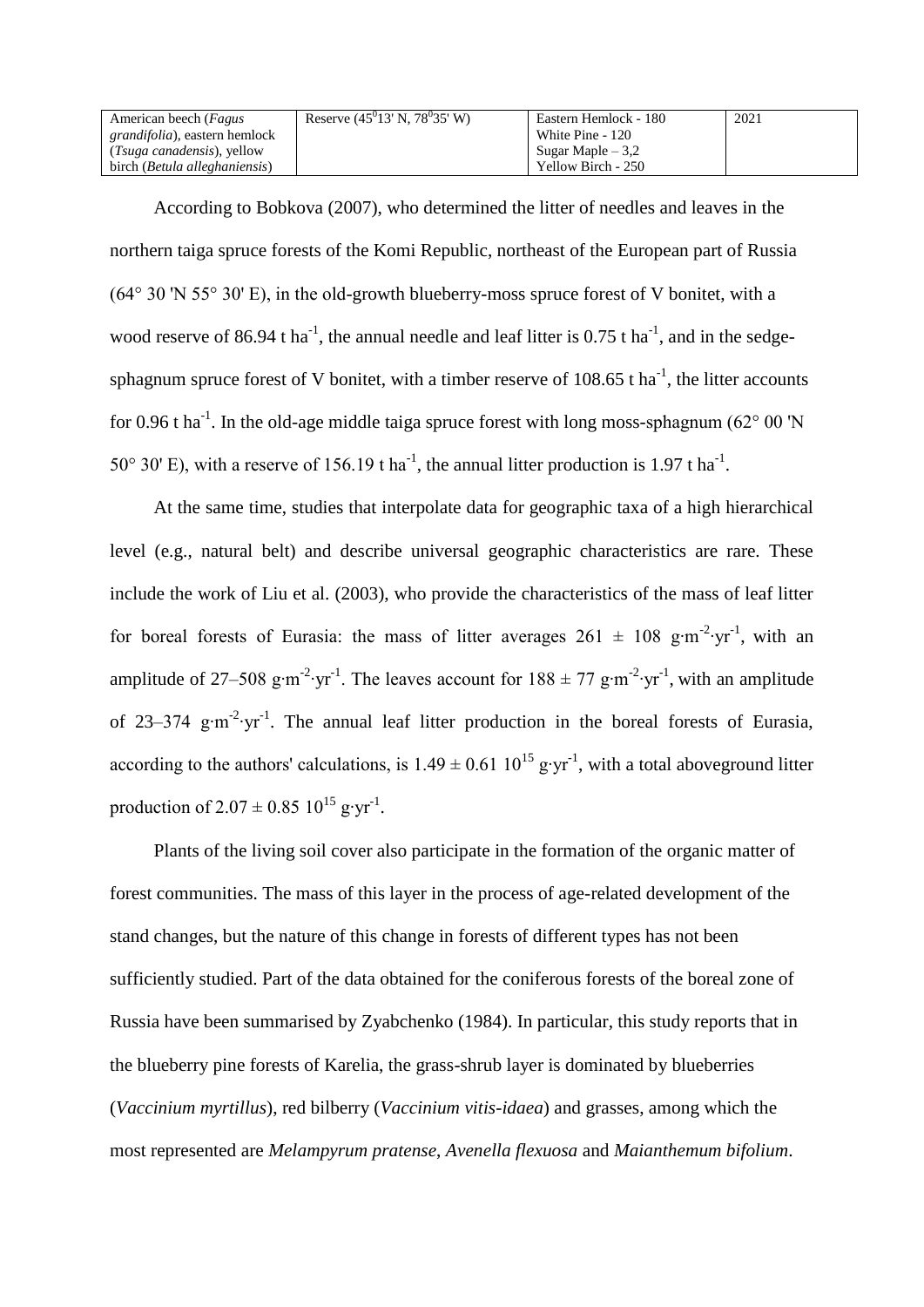The biomass of this layer in the process of the age development of the forest increases from 1.2 t ha<sup>-1</sup> in young (20 years) stands to 7.6 t ha<sup>-1</sup> in 110-year-old stands and remains at this level. In addition, green mosses play an important role in this type of forest; their phytomass varies from 1.3 t ha<sup>-1</sup> in young stands to 7.2 t ha<sup>-1</sup> in mature stands. Thus, the total phytomass  $(M, t \, \text{ha}^{-1})$  of LSC in forests of this type varies, depending on the age  $(A, \text{years})$ , from 5.5 to 9.3 t ha<sup>-1</sup> of absolutely dry matter (**Fig. S2**) and can be described by the following equation:



 $M = -0.0013A^2 + 0.5642A + 36.672 (R^2 = 0.937).$ 

**Fig. S2**. Changes in the phytomass of the living soil cover (LSC) in blueberry pine forests of Karelia depending on age, after Zyabchenko (1984).

The current increment of the LSC biomass increases to 130 years old from 0.9 to 1.8 t  $ha^{-1}$  yr<sup>-1</sup>, and this value remains constant. In young forests up to about 40 years old, biomass growth occurs mainly due to subshrubs  $(0.5-0.6 \text{ t ha}^{-1} \text{ yr}^{-1})$ , whereas in older plantations, it occurs due to mosses and lichens  $(0.6-1.5 \text{ t ha}^{-1} \text{ yr}^{-1})$ . The phytomass litter of LSC (mainly bilberry foliage) varies from about 1.8 t ha<sup>-1</sup> in 20-year-old forests to 2.3 t ha<sup>-1</sup> in 200-year-old blueberry pine forests of the southern taiga zone (Zyabchenko, 1984).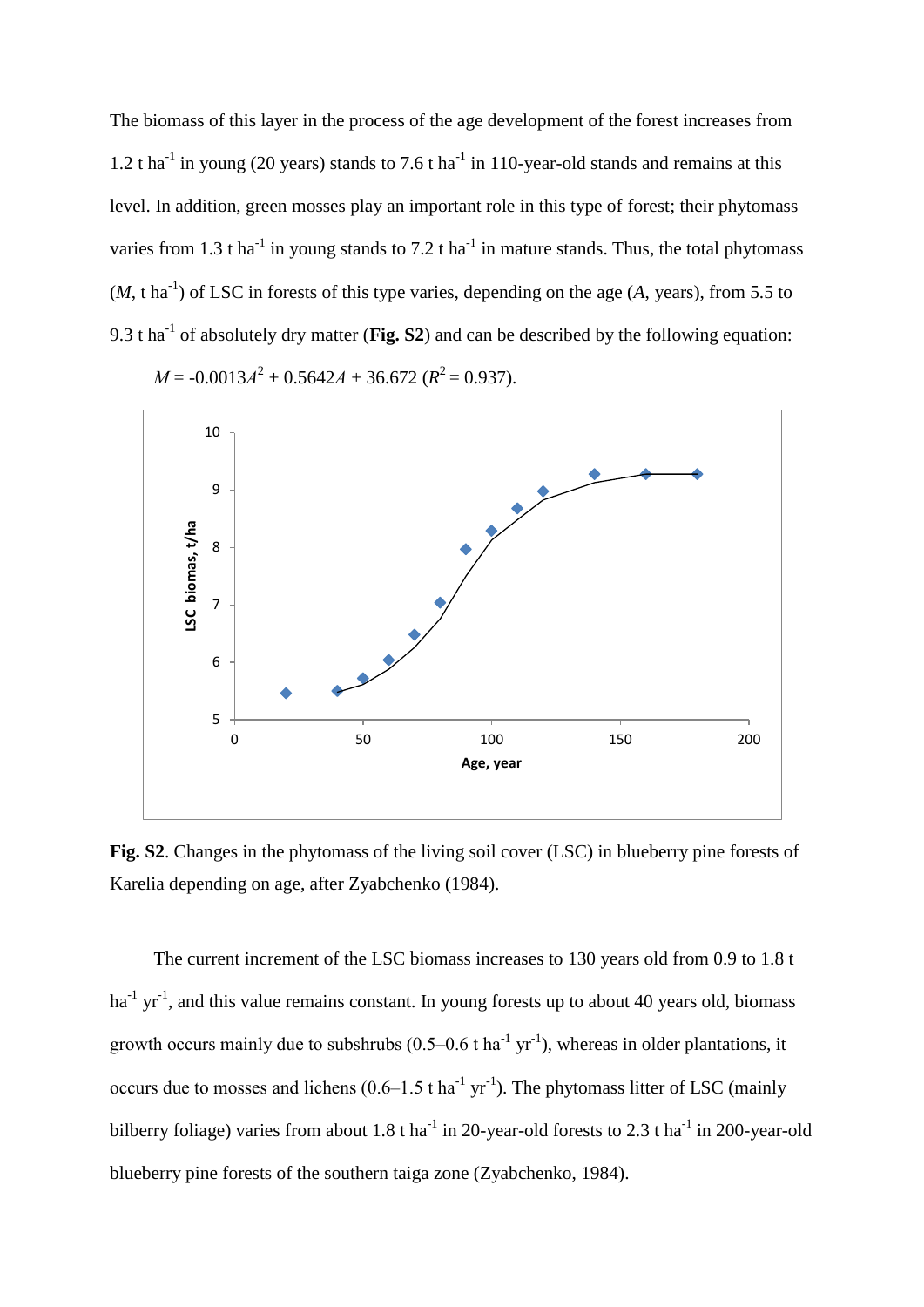In the pine forests of the northern taiga zone, the dynamics and composition of the LSC are different: its biomass changes from 6.8 to 8.5 t ha<sup>-1</sup> with increasing forest age and remains approximately constant after reaching 50–60 years of age. At the same time, mosses and lichens predominate  $(71-82%)$  in the total biomass, and the proportion of dwarf shrubs decreases with age. Most of the dwarf shrubs of the northern taiga under the canopy of closed forests during the 200-year period of development have the same phytomass: red bilberries 0.45 t ha<sup>-1</sup>, blueberries (*Vaccinium uliginosum*) and crowberries (*Empetrum nigrum*) 0.20 t ha<sup>-1</sup>  $<sup>1</sup>$  each, marsh tea (*Ledum palustre*) 0.25 t ha<sup>-1</sup> (Zyabchenko, 1984).</sup>

The age and biotopic variability of the phytomass reserves of plants in the soil cover are given by Osipov et al. (2014) for the northern taiga (Komi Republic) post-pyrogenic pine forests of different ages. For a humid 60-year-old blueberry pine forest, the phytomass reserve is 3.53 t⋅ha<sup>-1</sup>; in the same 94-year-old forest, the phytomass reserve of LSC plants decreases to 2.08 t⋅ha<sup>-1</sup>. A similar decrease in plant phytomass with forest age is observed in the blueberrysphagnum pine forest: in a 60-year-old forest, the stock is  $4.37$  t⋅ha<sup>-1</sup>, whereas in a 90-year-old forest, it is 2.03 t⋅ha<sup>-1</sup> (Table S4).

| Life form, species      | Moist blueberry pine forest |              | Blueberry sphagnum pine forest |               |  |
|-------------------------|-----------------------------|--------------|--------------------------------|---------------|--|
|                         |                             | Age, years   |                                | Age, years    |  |
|                         | 60                          | 94           | 60                             | 90            |  |
| Dwarf shrubs:           |                             |              |                                |               |  |
| Vaccinium myrtillus     | $549 \pm 19$                | $946 \pm 90$ | $767 \pm 18$                   | $986 \pm 110$ |  |
| V. vitus-idaea          | $539 \pm 9$                 | $309 \pm 50$ | $234 \pm 9$                    | $76 \pm 10$   |  |
| V. uliginosum           | $536 \pm 22$                | $69 \pm 40$  | 369±9                          | $71 \pm 20$   |  |
| Empetrum nigrum         | $30 \pm 0.6$                | $19 \pm 2$   |                                | $47 \pm 10$   |  |
| Ledum palastre          | < 1                         | $168 \pm 70$ | $181 \pm 7$                    | $<$ 1         |  |
| Andromeda polifolia     | $<$ 1                       | < 1          |                                |               |  |
| Chamaedaphne calyculata |                             |              | $\leq$ 1                       | $<$ 1         |  |
| Herbs                   | $94 \pm 1$                  | $29 \pm 6$   | $367 \pm 8$                    | $73 + 10$     |  |
| Mosses:                 |                             |              |                                |               |  |

**Table S4.** Plant phytomass of the soil cover of pine plantations (kg ha<sup>-1</sup> absolutely dry matter) (Osipov et al., 2014)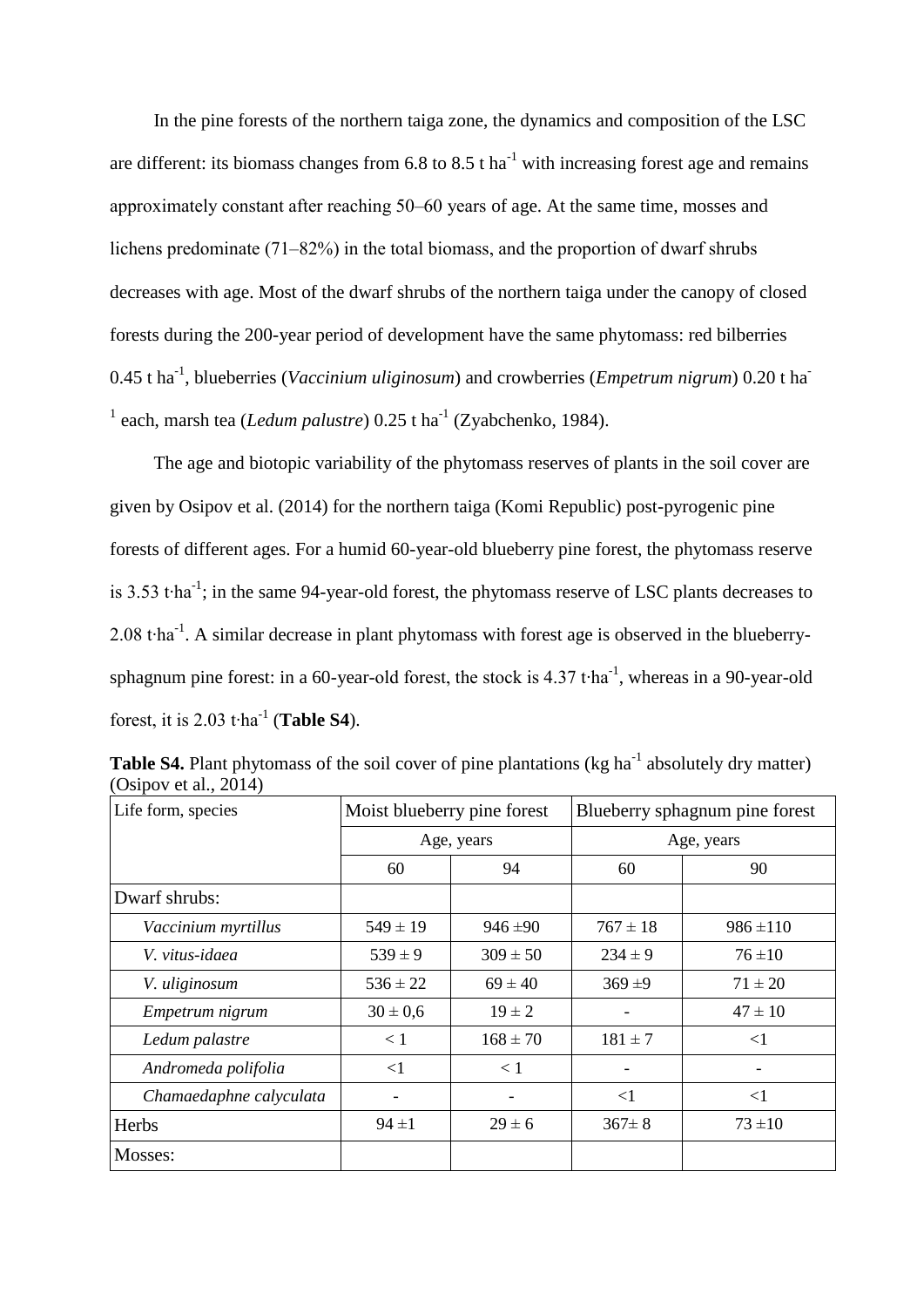| green             | $1092 \pm 19$ | $423 \pm 40$ | $294 \pm 3$   | $92 \pm 50$   |
|-------------------|---------------|--------------|---------------|---------------|
| polytrichous      | $289 \pm 9$   |              | $118 \pm 9$   |               |
| sphagnum          | $414 \pm 13$  | $118 \pm 40$ | $2018 \pm 18$ | $923 \pm 50$  |
| Lichens           | $10 \pm 0.8$  |              | $21 \pm 0.9$  |               |
| Total ground mass | $3533 \pm 26$ | $2083 \pm 1$ | $4369 \pm 28$ | $2304 \pm 80$ |

In the structure of the phytomass of soil cover plants, as phytocoenosis develops, as a result of postpyrogenic succession, an increase in the proportion and a decrease in the proportion of mosses occurs. With an increase in the degree of soil moisture, a more intensive development of the grass-dwarf shrub and moss layer is observed (Osipov et al., 2014).

In another study (Gordina, 1979), the productivity of the aboveground phytomass of Siberian lichen pine forests was studied on a territory of  $3.14 \times 10^6$  ha. The living soil cover in these forests consists mainly of red bilberry and bearberry (*Arctostaphylos uva-ursi*); the continuous lichen cover in them is formed by *Cladonia* sp. and, less commonly, *Cetraria* sp. and green mosses (*Polytrichum* sp.). The relationship between its mass  $(M, 100 \text{ kg ha}^{-1})$ , absolute dry weight) and stand age (*A*, years) is represented by a polynomial of the second degree:

*M* = 0.0657*A* + 0.000096*A* 2 - 1.16

with a bias of  $+4.2\%$  and a random error of  $\pm 14\%$ .

The living ground cover of forests, along with their tree canopy, is involved in the formation of litter, but there is little information about the extent of this phenomenon. For example, in the already cited work Bobkova (2007) for low-productive spruce forests in the northern taiga zone of Russia (Komi Republic), data on the stock of phytomass of LSC plants, as well as on the biomass of litter formed by them, are given (**Table S5**).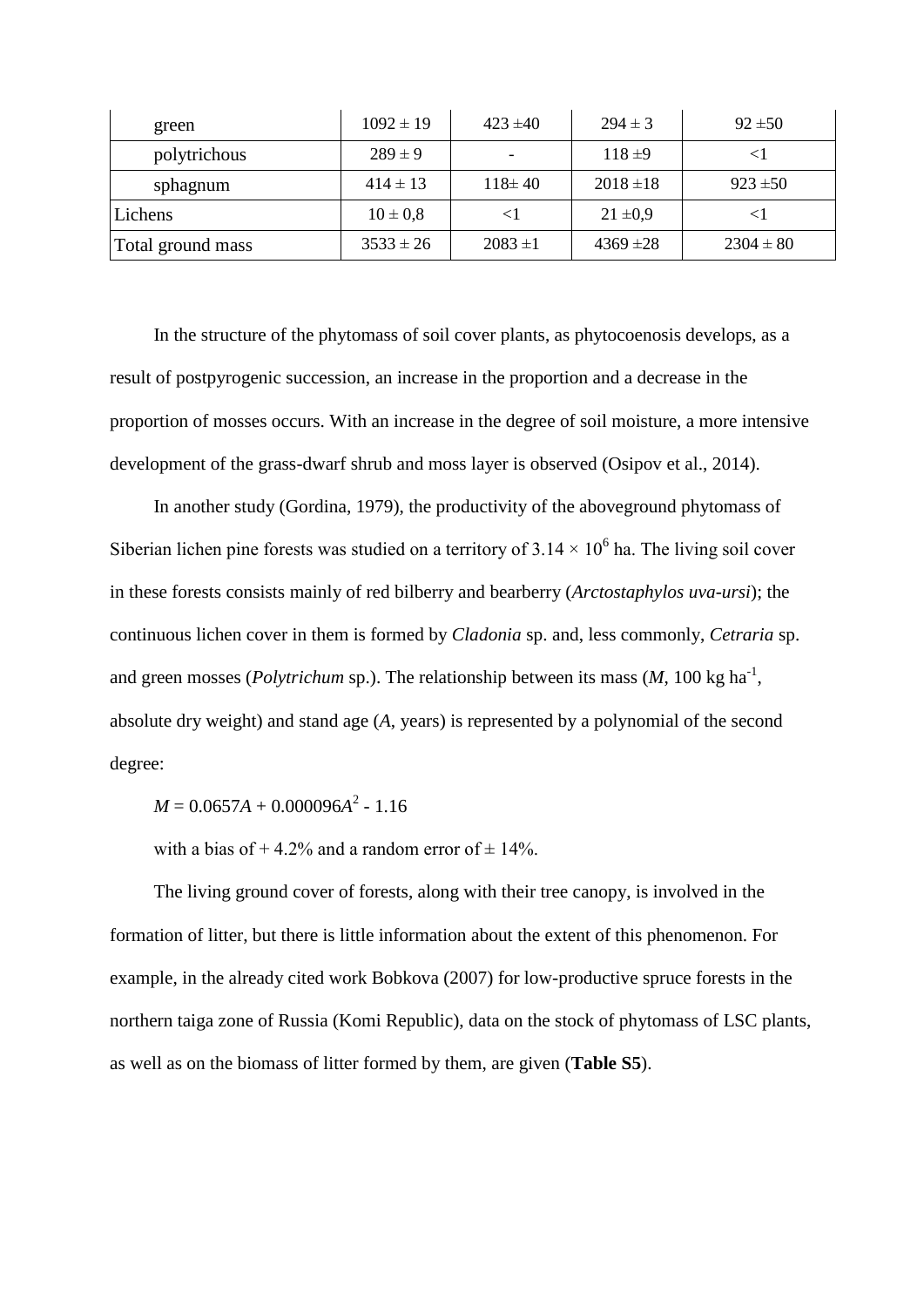| LSC components | Blueberry long-moss |        | Sedge-sphagnum |        | long-moss-sphagnum |        |
|----------------|---------------------|--------|----------------|--------|--------------------|--------|
|                | spruce forest       |        | spruce forest  |        | spruce forest      |        |
|                | stock               | litter | stock          | litter | stock              | litter |
| Dwarf shrubs   | 0.93                | 0.27   | 0.29           | 0.05   | 0.27               | 0.07   |
| Herbs          | 0.23                | 0.23   | 0.57           | 0.57   | 0.57               | 0.24   |
| <b>Mosses</b>  | 5.25                | 1.3    | 2.46           | 0.42   | 0.42               | 0.27   |
| Lichens        | 0.03                | 0.01   | 0.03           |        | 0.03               | 0.01   |
| Total          | 6.44                | 1.81   | 3.35           | 1.04   | 1.29               | 0.59   |

**Table S5**. Phytomass stock of the living soil cover of spruce forests in the Komi Republic and its annual litter,  $t \text{ ha}^{-1}$  (Bobkova, 2007)

In many areas, boreal coniferous forests are subjected to clear felling, and in their place, pine-deciduous stands with various participation levels of birch, aspen, mountain ash and grey alder appear. These plantations are characterised by an intensive accumulation of phytomass as they are at the initial stage of development, but their composition and dynamics have not been sufficiently studied. Part of the phytomass of the stand goes to the forest floor, whereas in forests with a predominance of deciduous species, its percentage is higher. Due to the LSC, 0.38–0.57 t ha<sup>-1</sup> of organic matter passes into litter, which is  $10-16\%$  of the total litter in forests over a period of 30–40 years.

The current trend in geobotany and forestry is the creation of large databases containing copies of national and regional vegetation-plot databases on a single software platform (Holland et al., 2015; Chytrý et al., 2016; Bonary et al., 2019; Jašková et al., 2020; Sabatini et al., 2021). These databases provide useful information on the abundance and projective cover of dwarf shrub species as well as herbaceous plants, lichens and mosses. In particular, the European Boreal Forest Vegetation Database includes vegetation-plot records of all types of forest communities in the boreal and semi-boreal zones from Iceland, Scotland, Norway, Sweden, Finland, Estonia, Latvia, Lithuania, Belarus and the European part of Russia between the  $53<sup>th</sup>$  and the  $69<sup>th</sup>$  parallel (Jašková et al., 2020).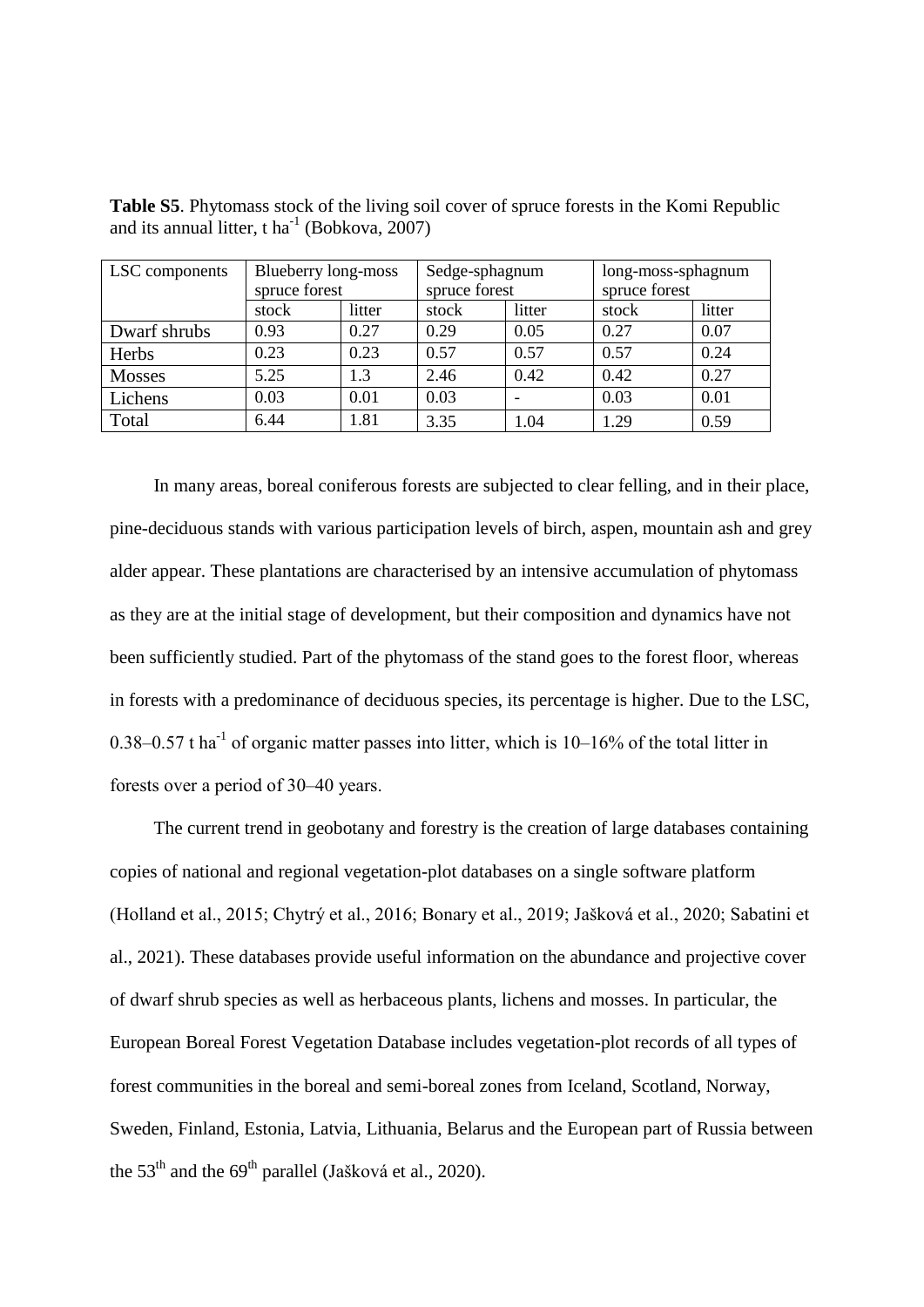References

- Antanaitis V.V., Tyabera A.P., Shapyatene Ya. A.,1986. Laws, patterns of growth and structure of forest stands. Kaunas: LITSKHA, 158 pp.
- Bobkova, K.S, 2007. Biological productivity and carbon balance components in swampy indigenous spruce forests of the North. [Rus. J. Forest Sci.](http://lesovedenie.ru/index.php/forestry) No. 6, 45–54 (in Russian).
- Bonari, G., Knollová, I., Vlčková, P., Xystrakis, F., Coban, S., Sağlam, C., Didykh, Y.P., Hennekens, S.M., Acosta, A.T.P., Chytrý, M. 2019. CurcumMed Pine Forest Database: en electronic archive for Mediterranean and Submediterranean pine forest vegetation data. Phytocoenologia 49(3), 311–318; doi: [10.1127/phyto/2019/0311.](https://doi.org/10.1127/phyto/2019/0311)
- Brumme, R., Ahrends, B., Block, J., Schulz, C., Meesenburg, H., Klinck, U., Wagner, M., Khanna, P. K., 2021. Cycling and retention of nitrogen in European beech (*Fagus sylvatica* L.) ecosystems under elevated fructification frequency. Biogeosciences 18, 3763–3779; [doi: 10.5194/bg-18-3763-2021.](https://doi.org/10.5194/bg-18-3763-2021)
- Chytrý, M., Hennekens, S.M., Jiménez-Alfaro, B., et al., 2016. European Vegetation Archive (EVA): An integrated database of European vegetation plots. Appl. Veget. Sci. 19(1), 173– 180; doi: 10.1111/avsc.12191.
- Gomez-Armesto, A., Mendez-Lopez, M., Perez-Rodríguez, P., Fernandez-Calvino, D., Arias-Estevez, M., Novoa-Munoz, J.C., 2020. Litterfall Hg deposition to an oak forest soil from south western Europe. J. Environ. Manage. 269, 110858, [doi:](https://doi.org/10.1016/j.jenvman.2020.110858)

[10.1016/j.jenvman.2020.110858](https://doi.org/10.1016/j.jenvman.2020.110858)

- Gordina, N.P., 1979. Productivity of the aboveground phytomass of lichen pine forests in the Sym river basin. PhD thesis, Krasnoyarsk.
- Holland, E.A., Post, W.M., Matthews, E., Sulzman, J., Staufer, R., Krankina, O., 2015. A Global Database of Litterfall Mass and Litter Pool Carbon and Nutrients. Data set. Available on-line [http://daac.ornl.gov] from Oak Ridge National Laboratory Distributed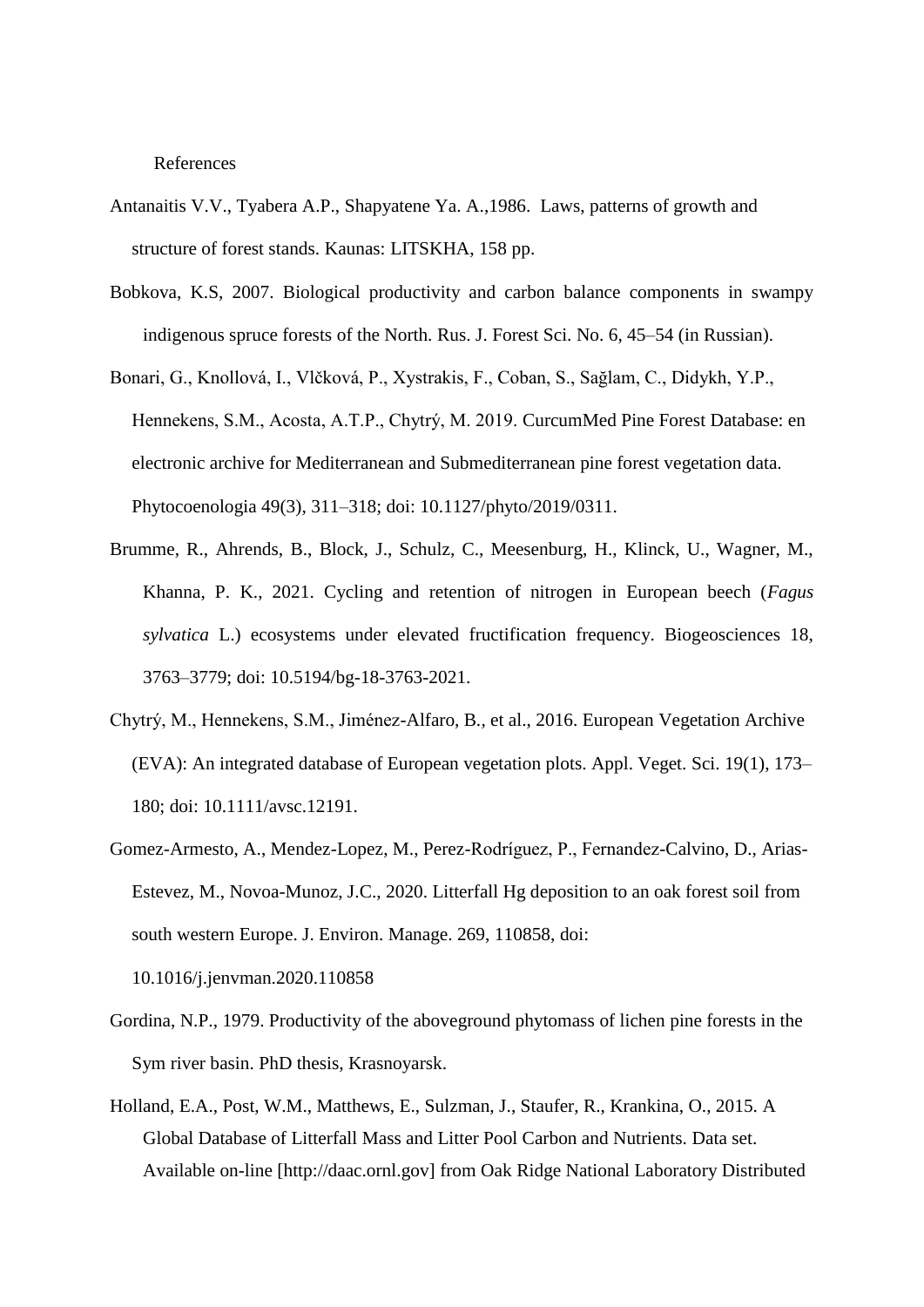Active Archive Center, Oak Ridge, Tennessee, USA;

[https://daac.ornl.gov/VEGETATION/guides/Global\\_Litter\\_Carbon\\_Nutrients.html.](https://daac.ornl.gov/VEGETATION/guides/Global_Litter_Carbon_Nutrients.html)

- Jasińska, J., Sewerniak, P., Puchałska, R., 2020. Litterfall in a scots pine forest on inland dunes in Central Europe: Mass, seasonal dynamics and chemistry. Forests 11, 678; doi:10.3390/f11060678.
- Jašková, A., Braslavskaya, T.Yu., Tikhonova, E., Paal, J., Rūsiņa, S., Laiviņš, M., Kucherov, I.B., Genikova, N.V., Knollová, I., Chernenkova, T.V., Churakova, E.Yu., Diekmann, M., Halvorsen, R., Kirichok, E., Korotkov, V.N., Kryshen, A.M., Lugovaya, D.L., Morozova, O.V., Potapov, P.V., Prokazina, T.S., Schei, F.H.; Semenishchenkov, Yu.A., Shevchenko, N.E., Sidorova, O.V, Smirnov, N.S., Smirnova, O.V., Tsvirko, R., Turubanova, S.A., Chytrý, M., 2020. European Boreal Forest Vegetation Database[.Phytocoenologia 50\(1\),](https://www.schweizerbart.de/papers/phyto/list/50#issue1)  79–92, doi: [10.1127/phyto/2019/0336.](https://doi.org/10.1127/phyto/2019/0336)
- Kozhevnikov, AM, Efimenko, VM, Reshetnikov, VF, 1985. Models of the growth of the aboveground phytomass of complete and thinned spruce crops. In: Patterns of growth and productivity of forest stands. Kaunas, p. 7–15.
- Krasikov, I.I., 1985. Productivity of over ground biomass of larch forests in South Evenkiya. PhD Thesis, Krasnoyarsk (in Russian).
- Kuzmichev V.V., 1977. Regularities of tree growth stands. Novosibirsk: Nauka. Sib. branch, 160 pp (in Russian).
- Manakov, K.N., 1987. Productivity and biological circulation in pine forests. In: Biological productivity and exchange in forest biogeocenoses of the Kola Peninsula. Apatity, pp. 3– 18.
- Molchanov, A.A., 1971. Productivity of organic matter in forests of different zones. Publishing house "Nauka", Moscow, 276 pp.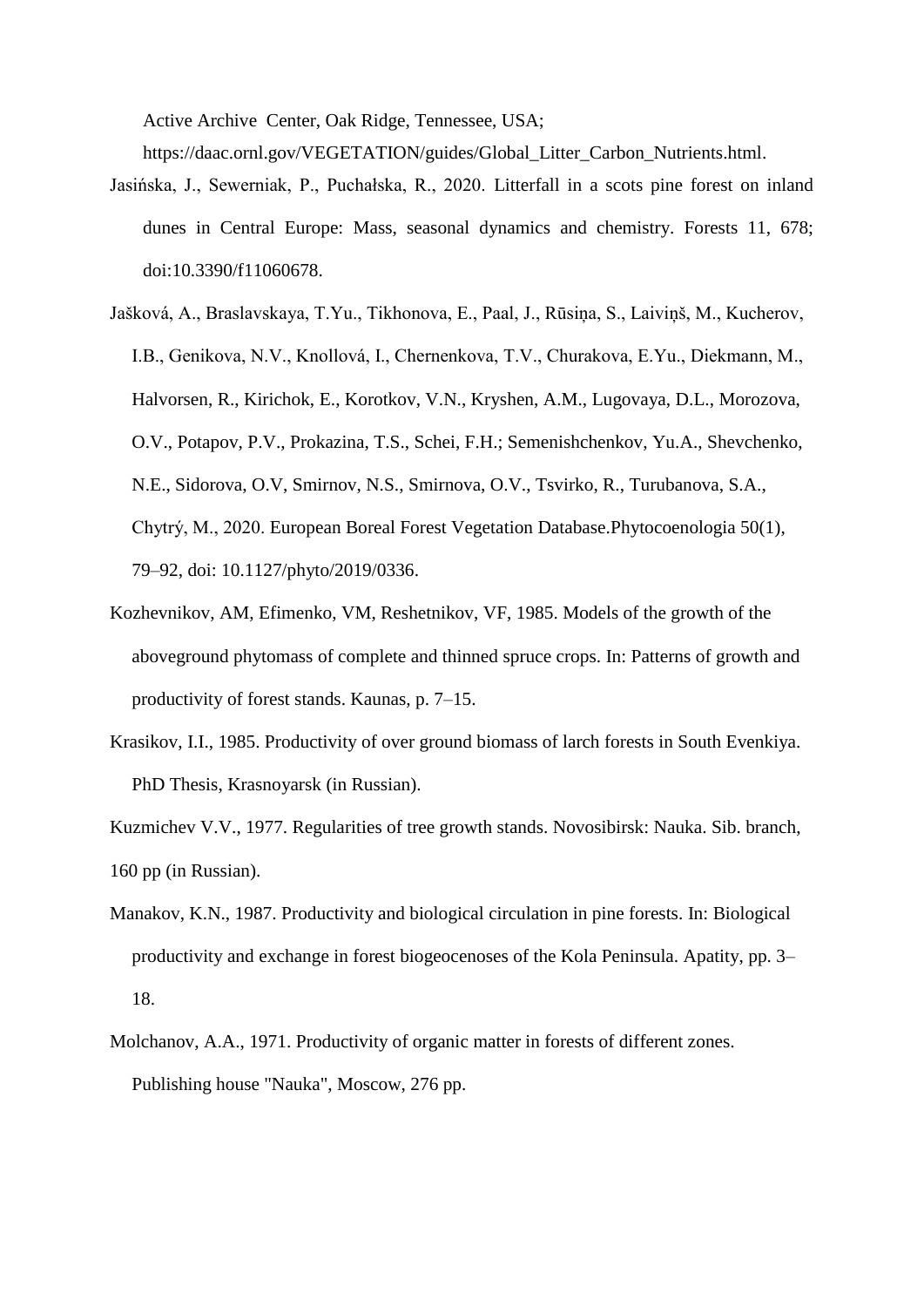- Osipov, A.F., Manova, S.O., Bobkova, K.S., 2014. Reserves and elemental composition of ground cover plants in middle taiga pine forests of post-fire origin (Komi Republic). Plant Res. 50(1), 3–11 (in Russian).
- Ott, N.F.J.; Watmough, S.A., 2021. Contrasting litter nutrient and metal inputs and soil chemistry among five common eastern North American tree species. Forests 2021, 12, 61; [doi: 10.3390/f12050613.](https://doi.org/10.3390/f12050613)
- Park, A., 2015. Carbon storage and stand conversion in a pine–dominated boreal forest landscape. Forest Ecol. Manage. 340, 70–81; doi:10.1016/j.foreco.2014.12.011.
- Petritan, I.C., Mihăilă, V.V., Bragă, C.I., Boura, M., Vasile, D., Petritan, A.M., 2020. Litterfall production and leaf area index in a virgin European beech (*Fagus sylvatica* L.) – Silver fir (*Abies alba* Mill.) forest. Dendrobiology, 83, 75–84.
- Saarsalmia, A., Starrb, M., Hokkanena, T., Ukonmaanahoa, L., Kukkolaa, M., Nöjda, P., Sievänena, R., 2007. Predicting annual canopy litterfall production for Norway spruce (*Picea abies* (L.) Karst.) stands. Forest Ecol. Manage. 242(2–3), 578–586. [doi:](https://doi.org/10.1016/j.foreco.2007.01.071)  [10.1016/j.foreco.2007.01.071.](https://doi.org/10.1016/j.foreco.2007.01.071)
- Sabatini, F.M., Lenoir, J., Hattab, T., et al., 2021. sPlotOpen An environmentally balanced, open-access, global dataset of vegetation plots. Global Ecol Biogeogr. 00:1– 25. doi: 10.1111/geb.13346s.
- Somogyi, Z., Teobaldelli, M., Federici, S., Matteucci, G., Pagliari, V., Grassi, G., Seufert, G., 2008. Allometric biomass and carbon factors database. Progress Report, i Forest – Biogeosci. Forestry 1, 107–113.
- Teobaldelli, M., 2008. The Biomass Compartments database; Data set available online at: http://afoludata.jrc.ec.europa.eu/index.php/login.